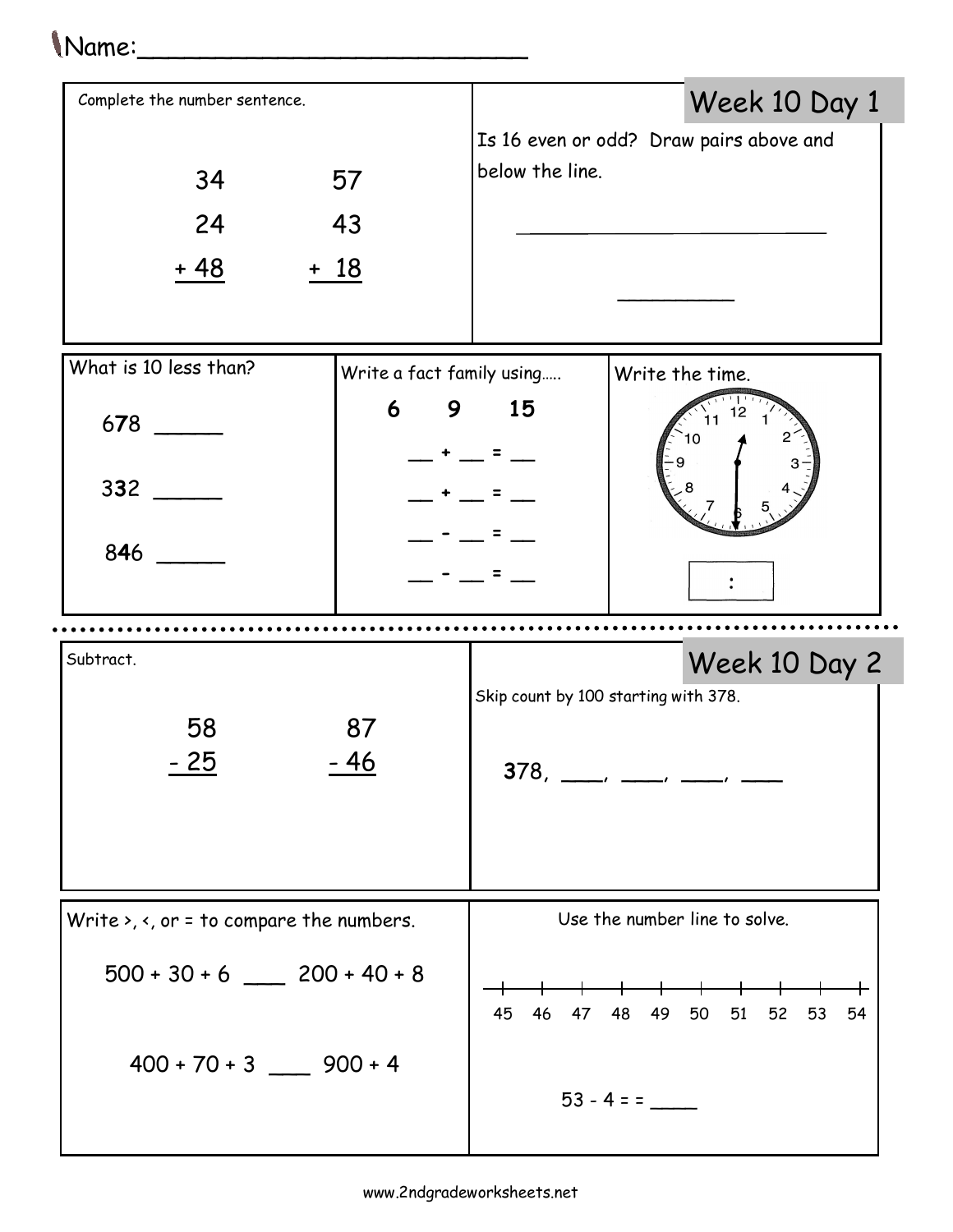| (Name:                                                                                       |                                                                 |                                        |                              |
|----------------------------------------------------------------------------------------------|-----------------------------------------------------------------|----------------------------------------|------------------------------|
| Complete the number sentence.                                                                |                                                                 |                                        | Week 10 Day 3                |
|                                                                                              |                                                                 | How much money?                        |                              |
| $8 + 2 = 14$ $8 + 2 = 14$                                                                    |                                                                 |                                        |                              |
| use repeated addition to<br>show how many circles there<br>are.                              | Circle the group of numbers<br>that are from least to greatest. |                                        | How many sides and vertices? |
|                                                                                              | a) 445, 446, 348, 548<br>b) 446, 445, 548, 348                  |                                        |                              |
|                                                                                              |                                                                 | c) 348, 445, 446, 548                  | sides<br>vertices            |
| Complete the number sentence.                                                                |                                                                 |                                        |                              |
| $9 + \_ = 17$ $9 + Z = 14$<br>$Z =$                                                          |                                                                 | Week 10 Day 4<br>What is 10 more than? |                              |
|                                                                                              |                                                                 |                                        |                              |
|                                                                                              |                                                                 | $36$ 264<br>$29$ $-$                   |                              |
|                                                                                              |                                                                 | What is 100 less than?                 |                              |
|                                                                                              |                                                                 | $654$ $836$ $\_\_\_\_\_\_$             |                              |
| Partition (divide) the shape into 4<br>Write the number in<br>equal parts.<br>expanded form. |                                                                 |                                        | Draw a shape with 5 sides.   |
| 79                                                                                           |                                                                 |                                        |                              |